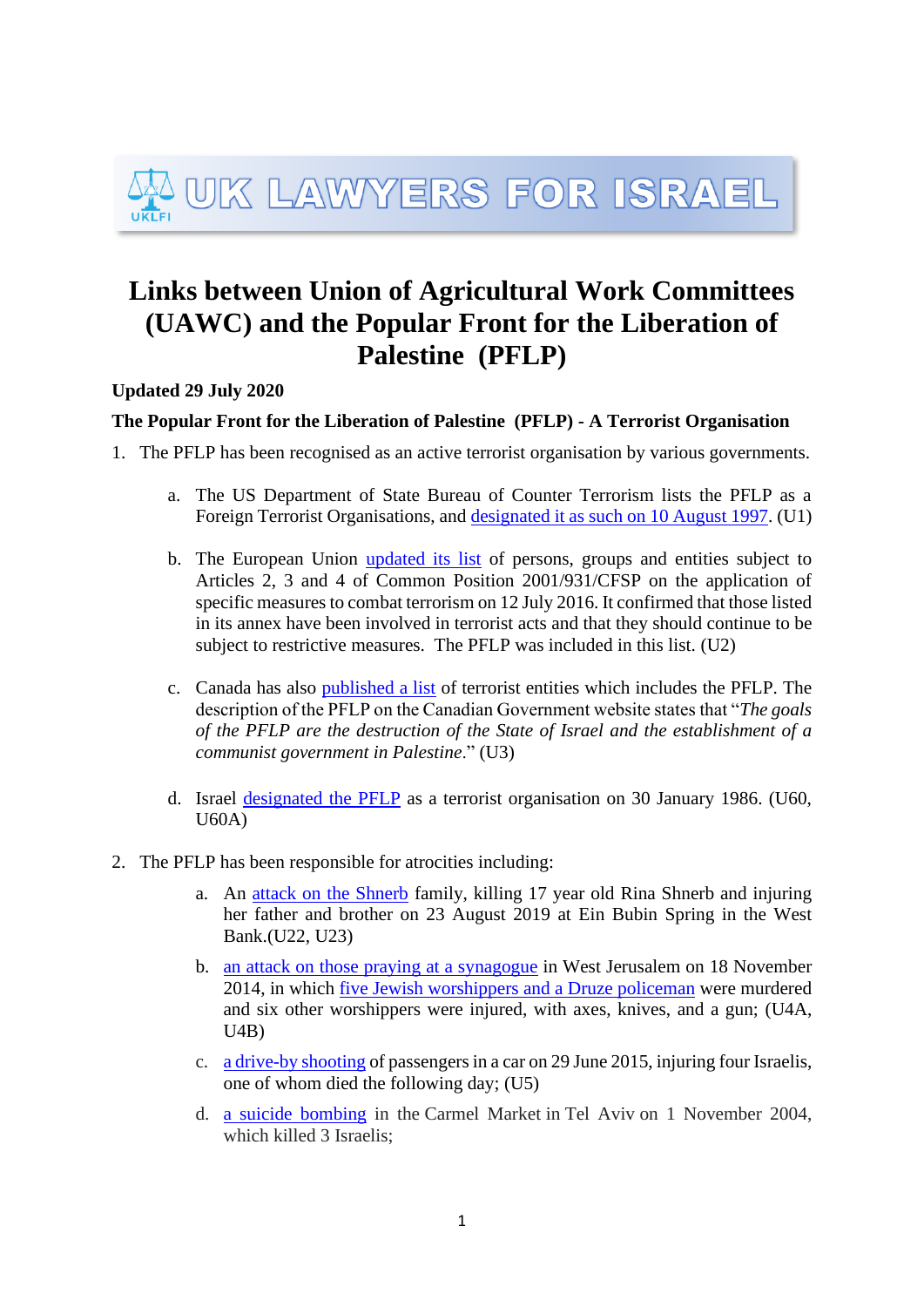- e. [a suicide bombing](http://news.bbc.co.uk/1/hi/world/middle_east/3970995.stm) in the bus station at Geha Junction in Petah Tikva on 25 December 2003 which killed 4 Israelis; (U7)
- f. [a suicide bombing](http://news.bbc.co.uk/1/hi/world/middle_east/1824767.stm) in a pizzeria in Karnei Shomron on 16 February 2002, killing three Israeli teenagers; (U8)
- g. The [assassination of Israeli Minister](https://www.theguardian.com/world/2001/oct/17/israel2) for Tourism Rehavam Zeevi on 21 October 2001; (U9)
- h. The [hijacking of a Lufthansa Flight](https://www.liveleak.com/view?t=a1b_1172741315) 181 from Palma de Mallorca to Frankfurt on 13 October 1977; (U10)
- i. [The hijacking of four passenger aircraft](http://news.bbc.co.uk/onthisday/hi/dates/stories/september%20/12/newsid_2514000/2514929.stm) in September 1970 from Pan Am, TWA and Swissair on flights to New York from Brussels, Frankfurt and Zurich; (U11)
- j. The [hijacking of TWA Flight 840](https://adst.org/2015/08/the-pflp-hijacking-of-twa-840/) from Los Angeles to Damascus on 29 August 1969 by a PFLP cell led by Leila Khaled; (U12) and
- k. An [attack on the El Al Flight 432](https://aviation-safety.net/database/record.php?id=19690218-2) passenger jet at Zürich airport on 18 February 1969. (U13)
- 3. The [PFLP's objective is to destroy the State of Israel.](http://pflp-documents.org/documents/PFLP_StrategyforLiberationofPalestine1969.pdf) (U14) It opposes the Oslo peace plan and a two state solution for the Israel-Palestinian conflict [and refuses to recognize Israel's](https://english.pflp.ps/2016/12/11/statement-of-the-pflp-on-the-49th-anniversary-of-its-founding/)  [right to exist.](https://english.pflp.ps/2016/12/11/statement-of-the-pflp-on-the-49th-anniversary-of-its-founding/) It also support the BDS campaign targeting the Jewish state. (U15)
- 4. UAWC is the official agricultural affiliate of the PFLP. [A research paper for US AID](https://pdf.usaid.gov/pdf_docs/PNABY769.pdf) by the Democratic Institutions Support Project clearly shows this link. The report states: "*The PFLP's agricultural extension services are provided by the Union of Agricultural Work Committees (UAWC), based in Bayt Hanina*."(U16) See table on page 8 and page 14 of Report.
- 5. UAWC was founded in 1986 by "agronomists loosely affiliated with the PFLP. $1$  (U113) UAWC continues to be listed as an ["affiliated institution"](https://web.archive.org/web/20150924010641/http:/www.fatehorg.ps/index.php?action=show_page&ID=11455&lang=ar.) of the PFLP.(U18)
- 6. UAWC is an [official member of Palestinian NGOs Network](https://uawc-pal.org/UAWCAbout.php) (PNGO) (U19) and was one of 135 PNGO members, who refused to sign the 2020 European Union (EU) grant agreement because an amendment stipulates that organizations must refute ties to terrorist groups. The NGOs claim that the [terrorist groups are "political parties"](https://bit.ly/2tUmPxX). Shawan Jabarin, the executive director of Al-Haq, speaking on behalf of PNGO, told the media outlet The New Arab, "We demanded to include conditions stipulating that we do not have to recognize the [criteria listed regarding terror groups"](https://bit.ly/375ml64).(U20, U21)
- 7. The UAWC directly makes its assets available for PFLP use. For example the PFLP celebrated its 42nd anniversary at the [UAWC's hall in Khan Younis,](https://ajrasal3awda.ahlamontada.net/t6566-topic#top) Gaza on 12 December 2009, when it "organized on Saturday evening of the Popular Front for the Liberation of Palestine - the leadership of Shaheed Muhammad Alsakulai 'Abossalh' a meeting of cadres and cadres and friends in the front hall to maintain the Union of Agricultural Work Committees." (U71 item 14)
- 8. **Samer Mina Salim Arbid**, was [Financial Director of the UAWC](https://samidoun.net/2016/03/palestinian-land-defenders-imprisonment-without-charge-or-trial-extended-by-israeli-military-occupation/) from around 2015 to 2016 according to an article dated 14 March 2016 on the Samidoun website. (U21). He may still have been employed by UAWC at the time of his arrest in late 2019 as the

<sup>&</sup>lt;sup>1</sup> Building a Palestinian State: The Incomplete Revolution By Glenn E. Robinson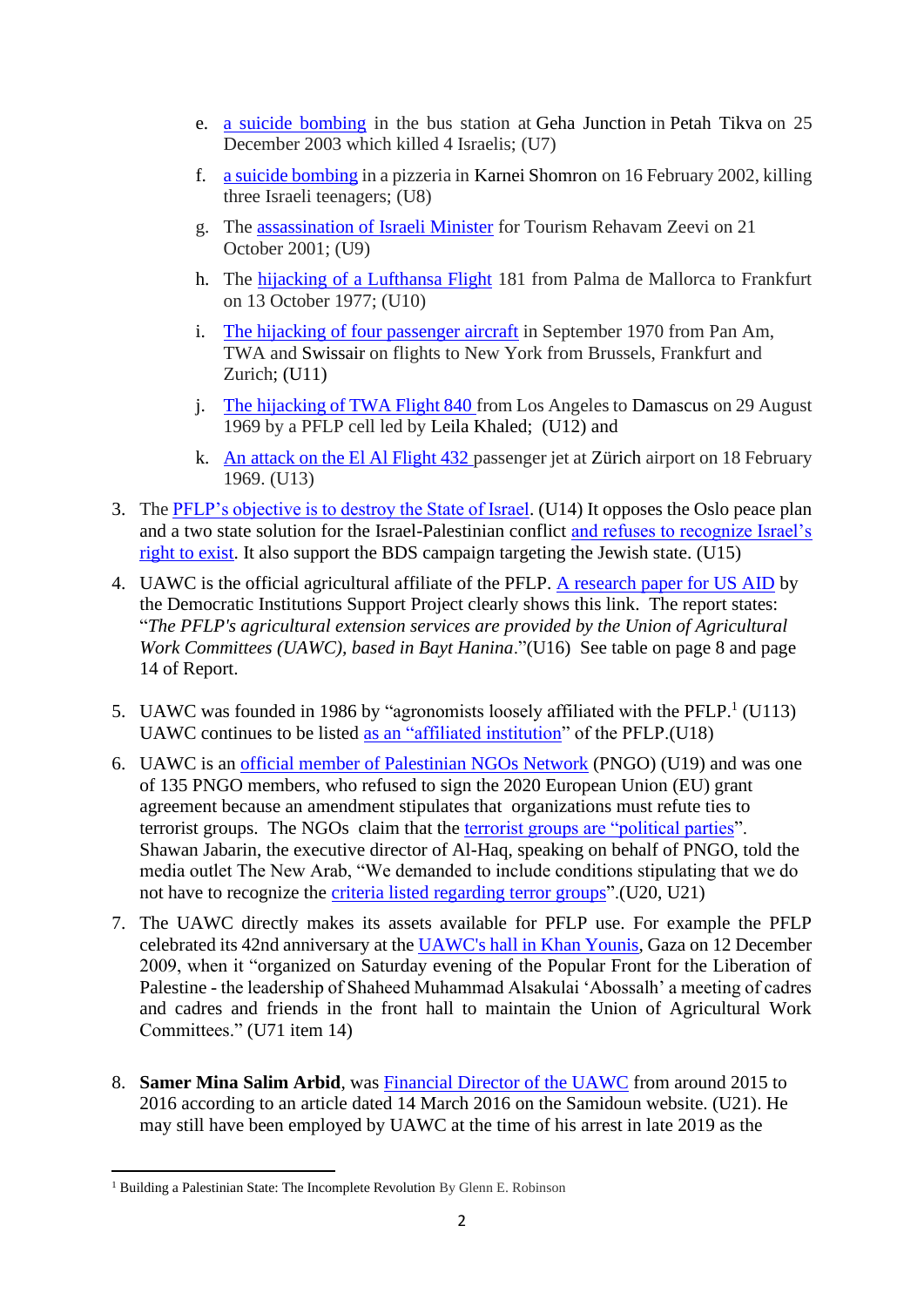chairman of UAWC, Rizk Al Barghouthi is quoted in the Arab press, and [refers to Arbid](https://www.alaraby.co.uk/%D8%A7%D9%84%D9%85%D8%AD%D9%83%D9%85%D8%A9-%D8%A7%D9%84%D8%B9%D8%B3%D9%83%D8%B1%D9%8A%D8%A9-%D8%A7%D9%84%D8%A5%D8%B3%D8%B1%D8%A7%D8%A6%D9%8A%D9%84%D9%8A%D8%A9-%D8%AA%D9%85%D8%AF%D8%AF-%D8%AA%D9%88%D9%82%D9%8A%D9%81-%D8%A7%D9%84%D8%A3%D8%B3%D9%8A%D8%B1-%D8%B3%D8%A7%D9%85%D8%B1-%D8%A7%D9%84%D8%B9%D8%B1%D8%A8%D9%8A%D8%AF)  [as a "colleague" in October 2019](https://www.alaraby.co.uk/%D8%A7%D9%84%D9%85%D8%AD%D9%83%D9%85%D8%A9-%D8%A7%D9%84%D8%B9%D8%B3%D9%83%D8%B1%D9%8A%D8%A9-%D8%A7%D9%84%D8%A5%D8%B3%D8%B1%D8%A7%D8%A6%D9%8A%D9%84%D9%8A%D8%A9-%D8%AA%D9%85%D8%AF%D8%AF-%D8%AA%D9%88%D9%82%D9%8A%D9%81-%D8%A7%D9%84%D8%A3%D8%B3%D9%8A%D8%B1-%D8%B3%D8%A7%D9%85%D8%B1-%D8%A7%D9%84%D8%B9%D8%B1%D8%A8%D9%8A%D8%AF) at a protest march against his arrest. (U131)

- a. According to the Shin Bet, [Arbid commanded a PLFP terror cell](https://www.timesofisrael.com/west-bank-terror-bombing-suspect-in-critical-condition-after-interrogation/) that carried out a bomb attack which killed 17-year old Rina Shnerb, and injured her father and brother on 23 August 2019, while they were on a nature trail. Arbid led the terrorist cell, prepared the bomb and set it off the moment he saw the Shnerb family reach the spring. (U22)
- b. A Jerusalem Post article [published on 5 October 2019](https://www.jpost.com/Arab-Israeli-Conflict/IDF-Police-arrest-terrorists-who-murdered-Rina-Shnerb-603218) stated that Arbid is "one of the PFLP's officials in Ramallah and was previously arrested for involvement in terrorist activities during the Second Intifada under the direct command of the PFLP leadership, preparing explosive devices and committing terrorist attacks."(U23)
- c. Arbid was described by Amnesty International in September 2019 as ["a member](https://www.amnesty.org.uk/press-releases/israelopt-legally-sanctioned-torture-palestinian-man-utterly-outrageous)  [of the PFLP".](https://www.amnesty.org.uk/press-releases/israelopt-legally-sanctioned-torture-palestinian-man-utterly-outrageous) (U24)
- d. An article in Samidoun dated March 2016 explains that he was [arrested in](https://samidoun.net/2016/03/palestinian-land-defenders-imprisonment-without-charge-or-trial-extended-by-israeli-military-occupation/)  [December 2015 and given an administrative detention](https://samidoun.net/2016/03/palestinian-land-defenders-imprisonment-without-charge-or-trial-extended-by-israeli-military-occupation/) of 3 months, which was renewed for a further 3 months in March 2016. (U21)
- e. Samidoun describes Arbid's [history of administrative detentions](https://samidoun.net/2016/03/palestinian-land-defenders-imprisonment-without-charge-or-trial-extended-by-israeli-military-occupation/) he was held from 2003-2006, 2007-2008 and again in October 2013 when he was arrested and put in administrative detention for an initial period of four months.(U21)
- f. Amnesty International states that Arbid was previously [the accountant for](https://www.amnesty.org.uk/press-releases/israelopt-legally-sanctioned-torture-palestinian-man-utterly-outrageous)  [Addameer,](https://www.amnesty.org.uk/press-releases/israelopt-legally-sanctioned-torture-palestinian-man-utterly-outrageous) the prisoner support and human rights association. (U24) A 2013 Electronic Intifada article also identified Arbid as an [accountant at Addameer.](https://electronicintifada.net/content/palestinian-lawyer-faces-israeli-jail-organizing-demonstrations/12886) (U26) Addameer's own website lists [Arbid as its accountant as recently as May](https://web.archive.org/web/20180917191446/http:/www.addameer.org/ar/content/%D8%B7%D8%A7%D9%82%D9%85%D9%86%D8%A7)  [2018.](https://web.archive.org/web/20180917191446/http:/www.addameer.org/ar/content/%D8%B7%D8%A7%D9%82%D9%85%D9%86%D8%A7) (U68)
- 9. **Abdul Razaq Farraj is the** [current finance director of UAWC](https://www.amnesty.org/download/Documents/MDE1582092018ENGLISH.pdf) and has been an employee of UAWC for the past 30 years, according to Amnesty International in April 2018 (U28). In July 2019 he was taking part in [high level meetings](https://uawc-pal.org/news.php?n=3477&lang=2) between the UAWC and the Palestinian government (U25)
	- a. Farraj [was arrested by the IDF in late 2019](https://www.jpost.com/israel-news/shin-bet-arrests-50-pflp-terrorists-thwart-upcoming-attack-611289) as part of a 50 person PFLP terror network and according to his indictment, authorized the August 23, 2019 bombing of the Schnerb family, which killed 17 year old Rina Sshnerb and injured her father and brother. (U27)
	- b. Farraj was convicted of [membership of the PFLP](https://www.amnesty.org/download/Documents/MDE1582092018ENGLISH.pdf) for which he served a six year prison sentence from 1985 to 1991.(U28)
	- c. Since his release from prison in 1991, he was [arrested six times,](https://www.amnesty.org/download/Documents/MDE1582092018ENGLISH.pdf) and each time placed under administrative detention. According to Amnesty International, he has been employed by UAWC since around 1989.(U28)
	- d. An Indian publication entitled [Frontline, dated 11 July 2014,](https://frontline.thehindu.com/world-affairs/fighting-for-dignity/article6141906.ece) reported that Farraj was held in administrative detention in 1994-96, 2002-06, 2009, 2011-12 and from 25 February 2014 until the date of the article in July 2014. He was due to be released on August 24 2014.(U29)
	- e. Amnesty International's April 2018 newsletter (U28) records [that Farraj was](https://www.amnesty.org/download/Documents/MDE1582092018ENGLISH.pdf)  [arrested on 21 May 2017](https://www.amnesty.org/download/Documents/MDE1582092018ENGLISH.pdf) and issued with a four-month administrative detention order, which should have ended on 20 September 2017 but was renewed several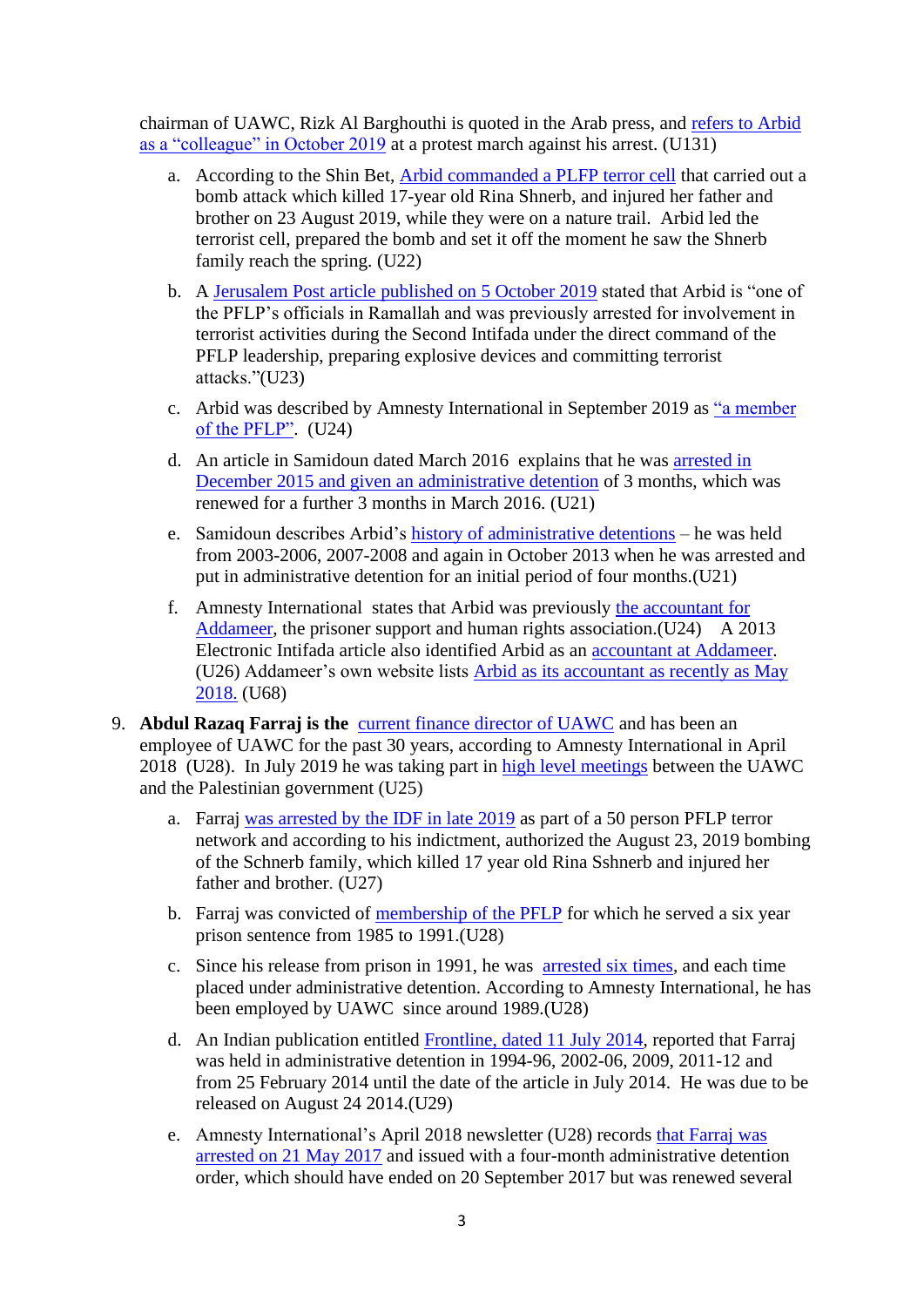times. He was eventually released on 17 July 2018, according to Amnesty International's report dated 16 August 2018, when he returned to work at the UAWC as Finance and Administration Director.

- f. An [article from July 2012](https://www.maannews.net/news/507635.html) in Maan News, reported that "the director of the Administrative and Financial Affairs department of UAWC, Abdel Razek Farraj was arrested, and released after spending more than 7 years at various periods in administrative detention. (U61)
- 10. **Rezk Al Barghouti** was reported to be the [current Chairman](http://uawc-pal.org/news.php?n=3446&lang=1) of UAWC, in February 2019 during the annual meeting. **(**U30**)** Barghouthi was mentioned in an article dated February 2018 as [chairman of UAWC](https://uawc-pal.org/news.php?n=3299&lang=1) (U31) and has been a [board member](http://www.hosh.ps/archives/318729) of UAWC since at least since [2009](https://uawc-pal.org/news.php?n=138) (U49). He has been [chairman since May 2016](https://uawc-pal.org/news.php?n=2965&lang=1) (U78). He [was re-elected](https://maannews.net/Content.aspx?id=948437) chairman in May 2018. (U32)
	- a. In 2016 Barghouthi spoke on behalf of [Ahmad Sa'adat,](https://www.ynetnews.com/articles/0,7340,L-3644555,00.html) the Secretary-General of the PFLP and a convicted terrorist imprisoned by Israel (U33) during a [ceremony](http://www.wafa.ps/ar_page.aspx?id=M5FK9Ta689484136308aM5FK9T)  [held in Ramallah for Palestinian prisoners.](http://www.wafa.ps/ar_page.aspx?id=M5FK9Ta689484136308aM5FK9T) (U34, U35)
	- b. In 2014, UAWC members including Barghouthi, participated in a [PFLP delegation](https://english.pflp.ps/2014/02/13/saadat-statement-to-landless-workers-movement-victory-to-the-oppressed/)  [to Brazil.](https://english.pflp.ps/2014/02/13/saadat-statement-to-landless-workers-movement-victory-to-the-oppressed/) (U36)
	- c. [Marwan Abdel-Al, a PFLP leader](https://english.pflp.ps/2014/02/21/abdel-al-and-saadat-continue-extensive-brazilian-tour-the-right-of-return-is-not-a-business-deal/) and head of its Lebanon branch participated in the Brazil delegation and spoke on behalf of the UAWC. (doc U36)
	- d. In August 2016 Barghouthi participated in a sit-in in solidarity with Palestinian prisoners on a hunger strike, and [stood in front of a PFLP banner](https://www.al-ayyam.ps/ar_page.php?id=111f6291y287269521Y111f6291) holding PFLP signs for prisoners. (U37)
	- e. On 5 August 2017 Barghouthi posted on Facebook a [eulogy for Ammar Tirawi,](https://www.facebook.com/photo.php?fbid=895934333887709&set=pb.100004134523785.-2207520000.1553513259.&type=3&theater) a Palestinian terrorist who carried out two shooting attacks on 15 July 2017, referring to him as a hero. (U37b)
	- f. Barghouthi lead the UAWC [celebration of land day,](http://www.maannews.net/Content.aspx?id=272421) alongside the deputy secretary general of the PFLP Abdel Rahim Mallouh in March 2010.(U38)
- 11. **Bashir Al-Khairi**, is a former UAWC director, and was president of the board of trustees in [2008](http://www.uawc-pal.org/Files/annual_report_2008_en.pdf) (U39) and [2009.](https://uawc-pal.org/news.php?n=138) ( U49)
	- a. He was a [senior political leader](https://web.archive.org/web/20180825220758/http:/pflp.ps/ar/post/8894/%D9%81%D9%8A-%D8%A7%D9%84%D8%B0%D9%83%D8%B1%D9%89-%D8%A7%D9%84%D8%AB%D8%A7%D9%84%D8%AB%D8%A9-%D8%B9%D8%B4%D8%B1-%D9%84%D8%A7%D8%B3%D8%AA%D8%B4%D9%87%D8%A7%D8%AF%D9%87--%D8%A7%D9%84%D8%B4%D8%B9%D8%A8%D9%8A%D8%A9-%D8%AA%D8%AC%D8%AF%D8%AF-%D8%A7%D9%84%D8%B9%D9%87%D8%AF-%D9%88%D8%A7%D9%84%D9%88%D9%81%D8%A7%D8%A1-%D9%84%D9%84%D9%82%D8%A7%D8%A6%D8%AF-%D8%A3%D8%A8%D9%88-%D8%B9%D9%84%D9%8A-%D9%85%D8%B5%D8%B7%D9%81%D9%89) in the PFLP.(U40) He is referred to by the PFLP as a "historical leader" in August 2014 when he was attending a PFLP commemoration of the 13<sup>th</sup> anniversary of the martyrdom of the former PFLP secretary general, Abu Ali Mustafa, by visiting his tomb. He made a speech at the tomb, saying "the time has come to recognise the gratitude of everyone who contributed to the steadfastness of Gaza in its war against the Zionist enemy, specifically Iran Syria and Lebanon, especially Hezbollah.."(U40)
	- b. Al-Khairi was [convicted of terrorist offences in 1969](https://web.archive.org/web/20150814061652/https:/dfat.gov.au/about-us/corporate/freedom-of-information/Documents/120213-doc4-union-of-agricultural-work-committees.pdf) and jailed for 15 years. (U62)
	- c. Al-Khairi was the [head of the PFLP political bureau](http://edition.cnn.com/2002/WORLD/meast/08/27/mideast/) in 2002, according to a CNN article, which describes him being arrested in August 2002. (U41)
	- d. Al-Khairi attended a PFLP event, [unveiling a mural](https://web.archive.org/web/20181130171826/http:/pflp.ps/english/2014/05/04/pflp-in-beit-sahour-unveils-mural-commemorating-al-hakim/) to Dr George Habash on 1 May 2014, and was referred to as a PFLP "comrade" and "leader". (U42)
	- e. He is referred to by the [PFLP as "Comrade"](https://english.pflp.ps/2012/01/17/comrade-abu-ghoulmeh-urgent-action-needed-against-isolation/) in January 2012 (U43)
	- f. Al Khairi was [arrested in 2010,](https://www.arab48.com/%D9%81%D9%84%D8%B3%D8%B7%D9%8A%D9%86%D9%8A%D8%A7%D8%AA/%D8%A3%D8%AE%D8%A8%D8%A7%D8%B1/2010/10/31/%D8%A7%D9%84%D8%A7%D8%AD%D8%AA%D9%84%D8%A7%D9%84-%D8%A7%D9%84%D8%A7%D8%B3%D8%B1%D8%A7%D8%A6%D9%8A%D9%84%D9%8A-%D9%8A%D8%B9%D8%AA%D9%82%D9%84-%D8%AB%D9%84%D8%A7%D8%AB%D8%A9-%D8%B4%D8%AE%D8%B5%D9%8A%D8%A7%D8%AA-%D9%85%D9%86-%D8%A7%D9%84%D8%AC%D8%A8%D9%87%D8%A9-%D8%A7%D9%84%D8%B4%D8%B9%D8%A8%D9%8A%D8%A9-%D8%A8%D9%8A%D9%86%D9%87%D9%85-%D8%A7%D9%84%D9%86%D8%A7%D8%B7%D9%82-%D8%A7%D9%84%D8%B1%D8%B3%D9%85%D9%8A-%D8%B9%D9%84%D9%8A-%D8%AC%D8%B1%D8%A7%D8%AF%D8%A7%D8%AA-%D9%88%D8%B9%D8%B6%D9%88-%D8%A7%D9%84%D9%85%D8%AC%D9%84%D8%B3-%D8%A7%D9%84%D9%88%D8%B7%D9%86%D9%8A%D8%8C-%D8%A8%D8%B4%D9%8A%D8%B1-%D8%A7%D9%84%D8%AE%D9%8A%D8%B1%D9%8A) and referred to as a Member of the National Assembly of the PFLP. (U44)
	- g. He was [arrested in May 2011,](https://www.maannews.net/news/384028.html) and the UAWC condemned his arrest and described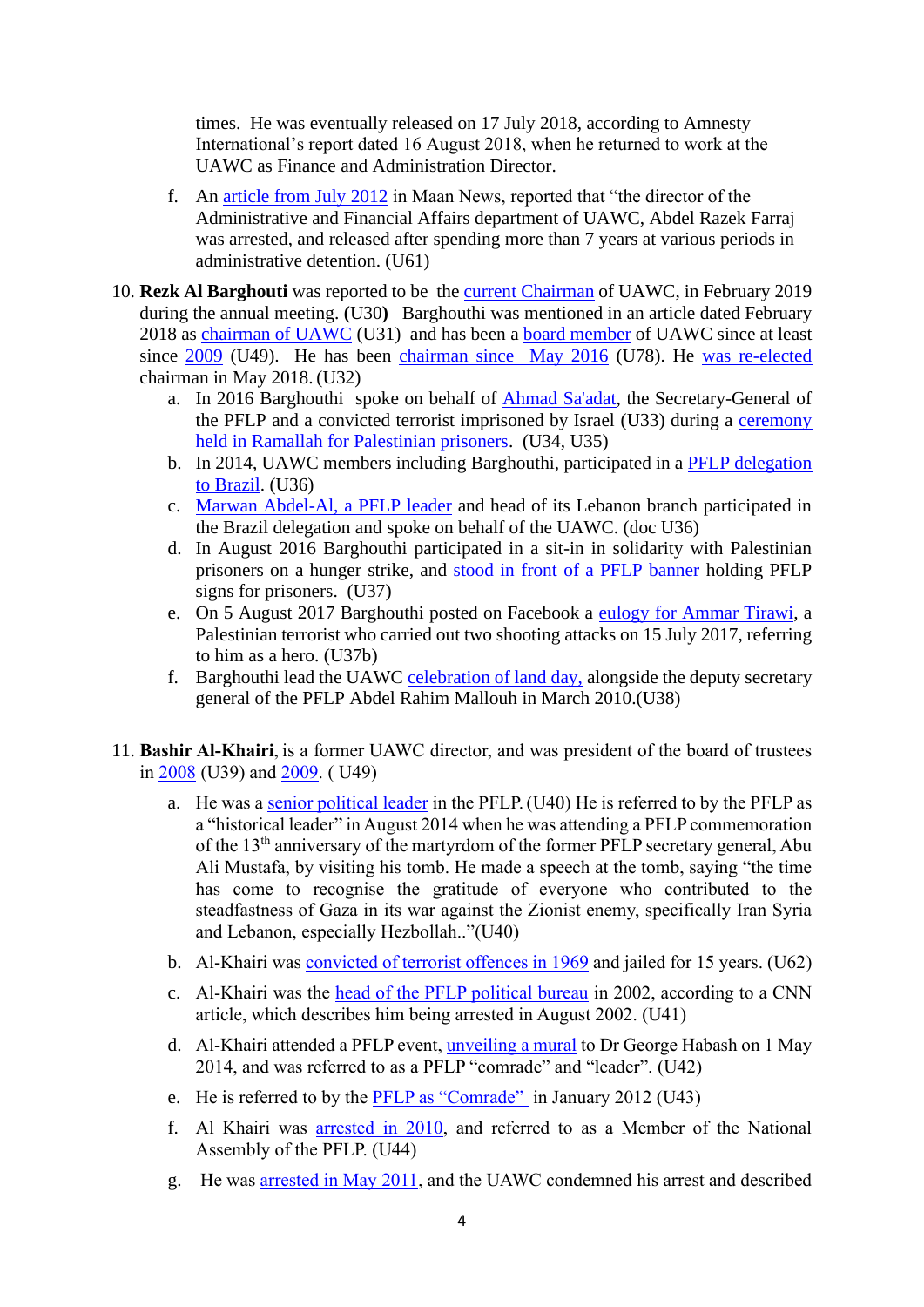him as Chairman of their board of directors, a lawyer and a freedom fighter. (doc U45)

- 12. **Hassan Jaber**, a UAWC [board member in 2015,](http://www.uawc-pal.org/Files/a1bc851a-931e-4412-9d32-9205bdb4bed6.pdf.pdf) is a [journalist](https://www.alwatanvoice.com/arabic/news/2012/01/18/239050.html) affiliated with the [PFLP.](http://www.hosh.ps/archives/318729) (U46, U47, U48)
- 13. **Ismat Al-Shouli**, was elected a [UAWC board member,](https://uawc-pal.org/news.php?n=138) in 2009 (U49) and [again in 2016](https://uawc-pal.org/news.php?n=2965&lang=1) (U78).
	- a. He is also a [former leader in the PFLP](http://www.asdaapress.com/?ID=8980) who was imprisoned by Israel several times for his involvement with the PFLP terror organization. He was released from prison in January 2015, after 10 months in administrative detention. (U50)
	- b. In September 2016 Al Shuli [spoke at a PFLP event](http://www.alquds.com/articles/1472990323133461600/) commemorating PDLP Secretary General Abu Ali Mustafa, and was referred to as "the leader of the Popular Front" (U53).
	- c. He was also described as a ["PFLP leader"](http://www.asdaapress.com/?ID=8769) upon his release from prison in January 2015 (U51).
- 14. **Mouhammad Saqa was** a 2009 [UAWC board member.](https://uawc-pal.org/news.php?n=138) (document U49).
	- a. He is a former [branch leader in the PFLP,](https://samanews.ps/ar/post/55938/%d8%a7%d9%84%d8%b4%d8%b9%d8%a8%d9%8a%d8%a9-%d8%aa%d9%86%d8%b8%d9%85-%d8%b3%d9%84%d8%b3%d9%84%d8%a9-%d9%81%d8%b9%d8%a7%d9%84%d9%8a%d8%a7%d8%aa-%d9%81%d9%8a-%d8%a8%d9%8a%d8%aa-%d9%84%d8%a7%d9%87%d9%8a%d8%a7-%d9%88%d8%a8%d9%8a%d8%aa-%d8%ad%d8%a7%d9%86%d9%88%d9%86-%d9%88%d9%85%d8%ae%d9%8a%d9%85-%d8%ac%d8%a8%d8%a7%d9%84%d9%8a%d8%a7-%d9%88%d8%ae%d8%a7%d9%86-%d9%8a%d9%88%d9%86%d8%b3-%d8%a7%d8%ad%d8%aa%d9%81%d8%a7%d8%a1-%d8%a8%d8%a7%d9%86%d8%b7%d9%84%d8%a7%d9%82%d8%aa%d9%87%d8%a7-%d8%a7%d9%84%d9%8042) described as "the leadership of the front branch comrade" .(U52)
- 15. **Faysal Khalafallah**, was a 2009 [UAWC board member,](https://uawc-pal.org/news.php?n=138) (document U49).
	- a. He is a former [senior leader in the PFLP.](http://www.al-bayader.com/readarticle.aspx?articleid=17164) (U54)
	- b. There was a PLFP organised memorial service for Khalafallah, when he died in May 201. Faysal Khalafallah is described as: a member of the PFLP central committee, who gave his country over 31 years' service to the PFLP; "a leader who dedicated his life in the ranks of the Popular Front for the Liberation of Palestine"; "he was chosen to be one of the members of the Special Unit of the device's military front, and undergoing a number of cycles of military and security selection" (i.e. he was active in terrorist military operations) (U54)
- 16. **Taghrid Jouma** was elected to the [UAWC board](https://uawc-pal.org/news.php?n=138) in 2008 (U49)and [2010](http://www.alhayat-j.com/arch_page.php?nid=126312&as_qdr%20y15) (U55).
	- a. She was referred to in the Arab press as "a [member of the central committee](https://www.alwatanvoice.com/arabic/news/2013/03/10/369614.html) of the Comrade Front" in March 2013. (U56)
	- b. Jouma was the main speaker at another PFLP event in January 2013, where she was described as "a member of the [PFLP's Central Committee.](https://www.maannews.net/news/552752.html)" and a leading member of the PFLP. (U57)
- 17. **Hiba Abdul Kareem** was [elected to the UAWC Board of Directors](https://uawc-pal.org/news.php?n=2965&lang=1) in May 2016. (U78).
	- a. In August 2018, [according to the PFLP](http://www.abuali.ps/news/2422) (U63), Kareem was referred to as the "Party Master", and spoke at a PFLP event and "welcomed attendees" in honor of "martyr Jabhahaoui" under the slogan "going on the path of martyrdom and resistance." Kareem's speech further paid "tribute" to "martyrs."
	- b. In November 2017, according to the PFLP, [Kareem participated in a PFLP](http://web.archive.org/web/20191030085605/https:/pflp.ps/post/16145/%D8%A7%D9%84%D8%B4%D8%B9%D8%A8%D9%8A%D8%A9-%D9%81%D9%8A-%D8%BA%D8%B2%D8%A9-%D8%AA%D9%81%D8%AA%D8%AA%D8%AD-%D8%A3%D9%88%D9%84%D9%89-%D9%84%D9%82%D8%A7%D8%A1%D8%A7%D8%AA-%D8%A7%D9%84%D9%85%D8%AC%D9%85%D9%88%D8%B9%D8%A7%D8%AA-%D8%A7%D9%84%D9%83%D8%A7%D8%AF%D8%B1%D9%8A%D8%A9)  [meeting.](http://web.archive.org/web/20191030085605/https:/pflp.ps/post/16145/%D8%A7%D9%84%D8%B4%D8%B9%D8%A8%D9%8A%D8%A9-%D9%81%D9%8A-%D8%BA%D8%B2%D8%A9-%D8%AA%D9%81%D8%AA%D8%AA%D8%AD-%D8%A3%D9%88%D9%84%D9%89-%D9%84%D9%82%D8%A7%D8%A1%D8%A7%D8%AA-%D8%A7%D9%84%D9%85%D8%AC%D9%85%D9%88%D8%B9%D8%A7%D8%AA-%D8%A7%D9%84%D9%83%D8%A7%D8%AF%D8%B1%D9%8A%D8%A9) (U67) The PFLP cites her as a "project coordinator" and refers to the speech she gave about project implementation mechanisms at the event.
	- c. In December 2016, [according to the PFLP,](http://web.archive.org/web/20190703113830/https:/pflp.ps/post/14396/%D8%A7%D9%84%D8%B4%D8%B9%D8%A8%D9%8A%D8%A9-%D9%81%D9%8A-%D8%A7%D9%84%D9%85%D8%AD%D8%A7%D9%81%D8%B8%D8%A9-%D8%A7%D9%84%D9%88%D8%B3%D8%B7%D9%89-%D8%AA%D8%AD%D9%8A%D9%8A-%D8%B0%D9%83%D8%B1%D9%89-%D8%A7%D9%86%D8%B7%D9%84%D8%A7%D9%82%D8%A9-%D8%A7%D9%84%D8%AC%D8%A8%D9%87%D8%A9-%D9%88%D8%B3%D9%86%D9%88%D9%8A%D8%A9-%D8%A7%D9%84%D8%B4%D9%87%D9%8A%D8%AF) (U65) Kareem spoke at a large PFLP gathering in "memory of the martyr Sami Madi."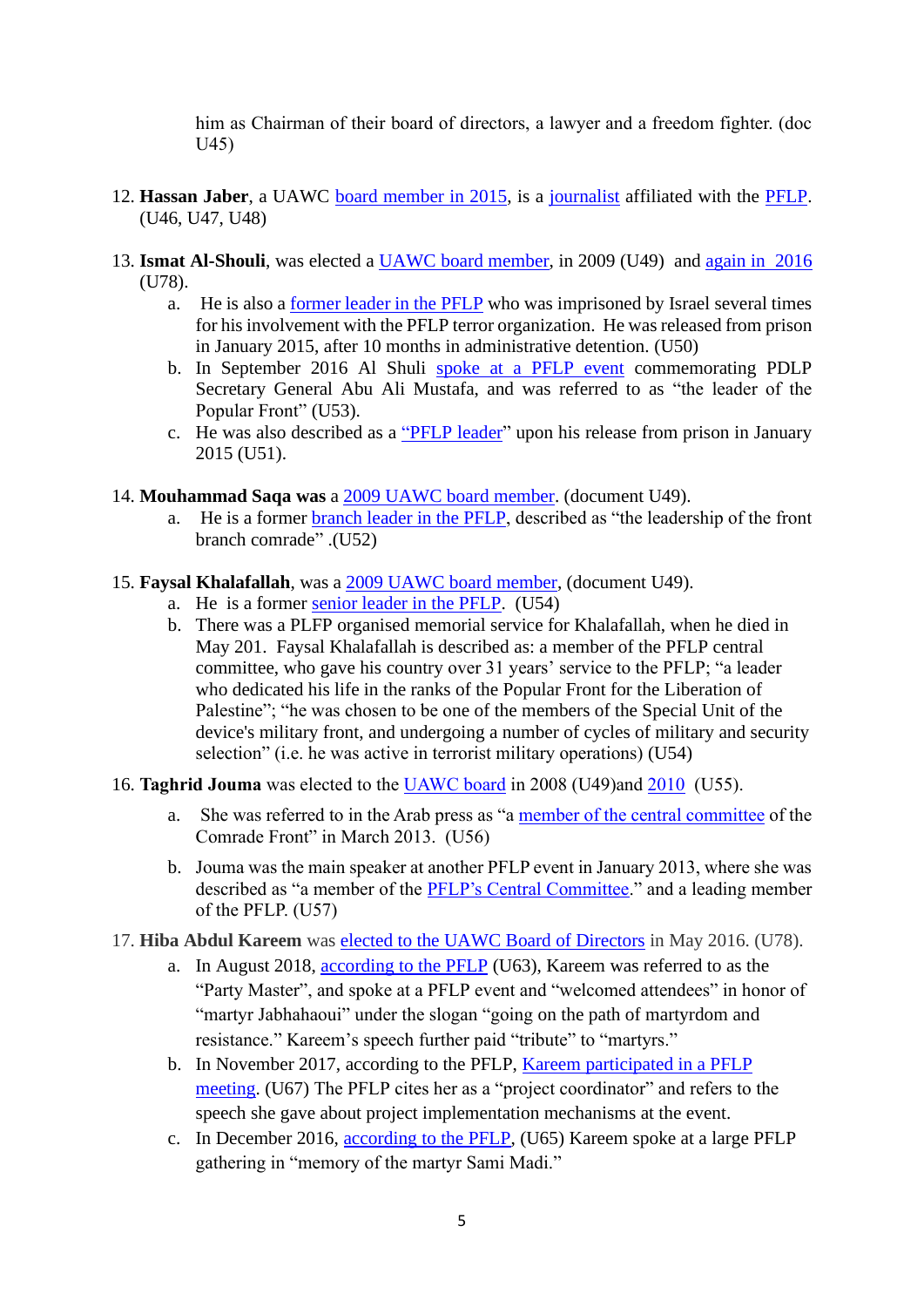- d. In November 2015, the PFLP referred to Kareem as a ["member of the Central](http://web.archive.org/web/20190703113053/https:/pflp.ps/post/11943/%D8%B9%D9%84%D9%89-%D8%B4%D8%B1%D9%81-%D8%A7%D9%84%D8%B0%D9%83%D8%B1%D9%89-%D8%A7%D9%84-48-%D9%84%D9%84%D8%A7%D9%86%D8%B7%D9%84%D8%A7%D9%82%D8%A9-%D8%A7%D9%84%D8%B4%D8%B9%D8%A8%D9%8A%D8%A9-%D8%A8%D8%A7%D9%84%D9%88%D8%B3%D8%B7%D9%89-%D8%AA%D8%B7%D9%84%D9%82-%D8%AD%D9%85%D9%84%D8%A9-%D9%84%D8%A3%D9%86%D9%83%D9%85-%D8%A3%D9%87)  [Governate Command and campaign co-ordinator"](http://web.archive.org/web/20190703113053/https:/pflp.ps/post/11943/%D8%B9%D9%84%D9%89-%D8%B4%D8%B1%D9%81-%D8%A7%D9%84%D8%B0%D9%83%D8%B1%D9%89-%D8%A7%D9%84-48-%D9%84%D9%84%D8%A7%D9%86%D8%B7%D9%84%D8%A7%D9%82%D8%A9-%D8%A7%D9%84%D8%B4%D8%B9%D8%A8%D9%8A%D8%A9-%D8%A8%D8%A7%D9%84%D9%88%D8%B3%D8%B7%D9%89-%D8%AA%D8%B7%D9%84%D9%82-%D8%AD%D9%85%D9%84%D8%A9-%D9%84%D8%A3%D9%86%D9%83%D9%85-%D8%A3%D9%87) to help "families in need and affected by the aggression…" (U66)
- **18. Maysr Faqih** was elected a UAWC [board member in 2018](https://www.maannews.net/news/948437.html) (U32).
	- **a. Maysr Faqih**, was also listed as one of the [candidates on a PFLP-Palestine](https://www.maannews.net/news/519186.html)  [National Initiative Party \(P](https://www.maannews.net/news/519186.html)NI) joint list for local elections in 2012. (U69)
- 19. **Muhammad al-Bakri** was elected director General of UAWC in [2010](http://www.alhayat-j.com/arch_page.php?nid=126312&as_qdr%20y15) (U55) [and in 2012.](https://uawc-pal.org/news.php?n=541&lang=1) ( U96)
	- a. On 16 October 2010 the UAWC, together with the PFLP held an event to express [solidarity with the Secretary-General of PFLP,](https://samanews.ps/ar/post/78928/%d8%a7%d8%aa%d8%ad%d8%a7%d8%af-%d9%84%d8%ac%d8%a7%d9%86-%d8%a7%d9%84%d8%b9%d9%85%d9%84-%d8%a7%d9%84%d8%b2%d8%b1%d8%a7%d8%b9%d9%8a-%d9%81%d9%8a-%d9%8a%d9%88%d9%85-%d8%aa%d8%b6%d8%a7%d9%85%d9%86%d9%8a-%d9%85%d8%b9-%d8%a7%d9%84%d8%a3%d8%b3%d8%b1%d9%89-%d9%88%d8%a7%d9%84%d9%85%d8%b2%d8%a7%d8%b1%d8%b9%d9%8a%d9%86) Ahmad Saadat. (U73) Saadat was convicted of masterminding the assassination in 2001 of the Israeli Tourism Minister Rehavam Ze'evi. In his speech **al-Bakri**, sent his greetings to Ahmad Saadat and to all Palestinian prisoners and detainees on the eve of "the anniversary of the Ze'evi's assassination" (16 October 2010).
	- b. In 2011 Al Bakri and the UAWC [honoured a group of freed prisoners,](https://www.alwatanvoice.com/arabic/news/2011/10/31/209338.html) at an event attended by leading PFLP officials (U74)
	- c. In 2012 Al Bakri [opened an exhibition,](https://www.alwatanvoice.com/arabic/news/2012/05/16/279121.html) organised by the UAWC, in commemoration of the Nakba, where they extended greetings to all the prisoners headed by the secretary general of the popular front, Ahed Saadat. Bakri, then general manager of UAWC opened the exhibition, which was also attended by Jamil Al-Azznin, chairman of the board of UAWC. (U75)
- 20. **Yusuf Abd al-Haq** was elected a member of UAWC's board of director[s in 2012](https://uawc-pal.org/news.php?n=541&lang=1) (doc U96) [and in 2016.](https://uawc-pal.org/news.php?n=2965&lang=1) (doc U78)
	- a. Al Haq was one of the speakers in November 2011 when the UAWC with other NGOs organised a Farmers, Rural Workers and Fishermen's conference, where speakers included Aziz Dawaik of Hamas and Ali Jaradat of the PFLP.
	- b. In October 2012 [Al-Haq was released from administrative detention](http://uawc-pal.org/news.php?n=308&lang=1) where he had been since 7 December 2011. He was greeted by a welcoming committee of the UAWC including Khaled Al Hadmi, the chairman, members of the board of directors, heads of departments and employees, who demanded the release of all prisoners from "occupation prisons." (doc U77)
	- c. In 2014 Abd al-Haq was referred to as a [legal and economic adviser](https://www.youtube.com/watch?v=g73vcqpGvuU) at a UAWC conference. (U79)
	- d. In 2018 he took part in the [UAWC's annual general assembly.](https://www.facebook.com/uawcpal/posts/1684566101596912?__tn__=-R) (U80)
	- e. Al Haq is referred to on [many occasions](https://www.palinfo.com/news/2016/3/3/%d8%a7%d9%84%d9%82%d9%8a%d8%a7%d8%af%d9%8a-%d8%b9%d8%a8%d8%af-%d8%a7%d9%84%d8%ad%d9%82-%d8%a7%d9%86%d8%aa%d9%81%d8%a7%d8%b6%d8%a9-%d8%a7%d9%84%d9%82%d8%af%d8%b3-%d9%8a%d9%86%d9%82%d8%b5%d9%87%d8%a7-%d8%ba%d8%b7%d8%a7%d8%a1-%d8%b3%d9%8a%d8%a7%d8%b3%d9%8a) as a [PFLP leader.](https://www.alwatanvoice.com/arabic/news/2015/10/13/792288.html) (U81, U82)
	- f. In October 2015 Al Haq was referred to as the [Leader of the PFLP](https://www.alwatanvoice.com/arabic/news/2015/10/13/792288.html) during a national meeting organised by the democratic front for the Liberation of Palestine in Nablus. (U82)
	- g. In February 2014 according to the PFLP, Abd al-Haq [spoke on behalf of the PFLP,](https://english.pflp.ps/2014/02/05/honoring-al-hakim-events-demand-rejection-of-kerry-plan-upholding-right-of-return/) discussing Habash's life as well as a current political analysis of the Palestinian cause." (U83)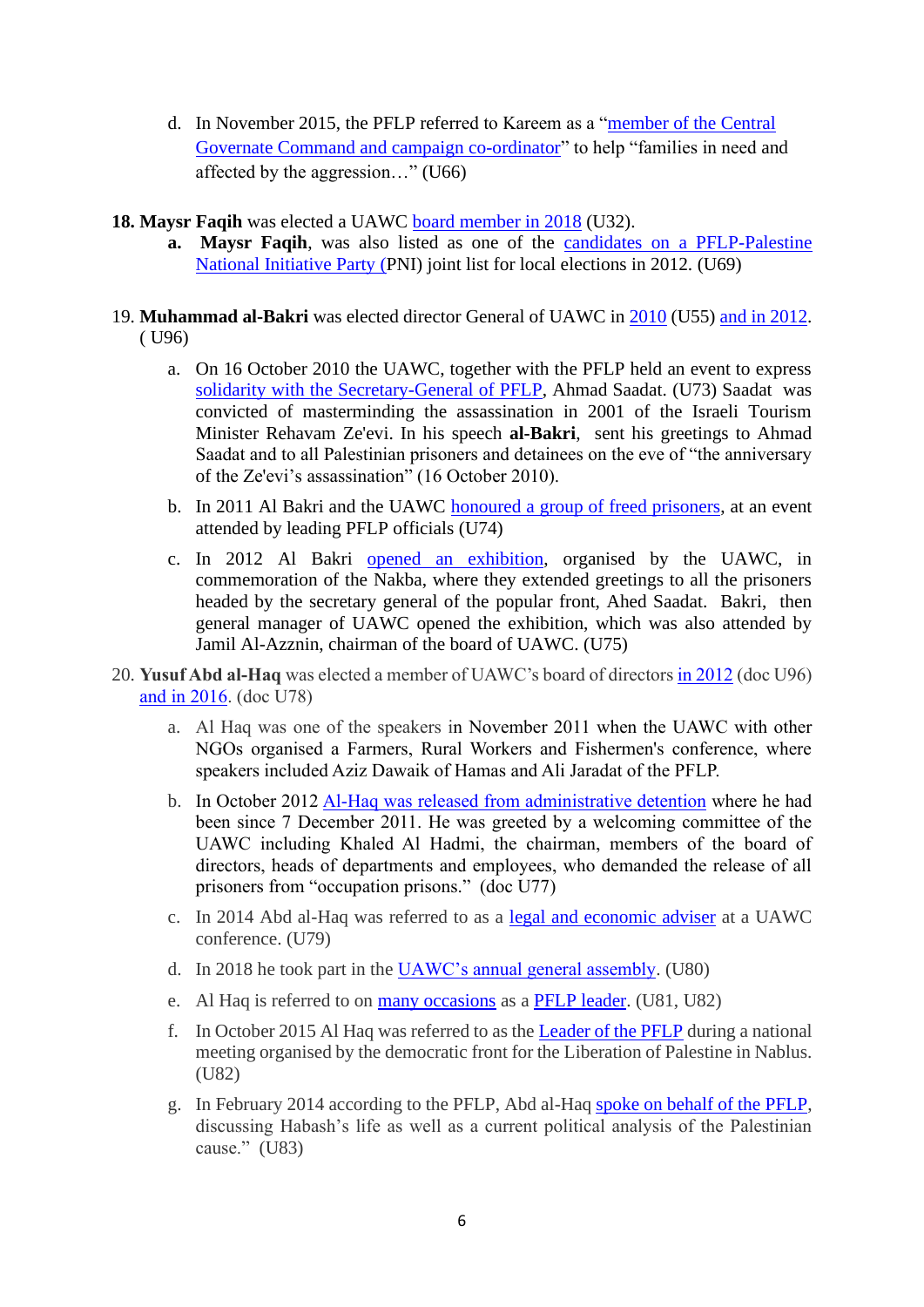- h. In 2014 the Israelis arrested leaders of the PFLP in Nablus, and Dr Yousef Abdul-Haq was described as one of the most [prominent detainees,](https://www.aljazeera.net/news/reportsandinterviews/2014/8/26/%D8%A7%D9%84%D8%A7%D8%AD%D8%AA%D9%84%D8%A7%D9%84-%D9%8A%D8%B9%D8%AA%D9%82%D9%84-%D9%83%D9%88%D8%A7%D8%AF%D8%B1-%D9%85%D9%86-%D8%A7%D9%84%D8%AC%D8%A8%D9%87%D8%A9-%D8%A7%D9%84%D8%B4%D8%B9%D8%A8%D9%8A%D8%A9-%D8%A8%D8%A7%D9%84%D8%B6%D9%81%D8%A9) according to Al Jazeera. (doc U84)
- **21. Ahmad Sufan** was elected a member of UAWC's [board of directors in 2010](http://www.alhayat-j.com/arch_page.php?nid=126312&as_qdr%20y15) (U55).
	- **a.** Sufan was referred to as a member of the UAWC board of directors when [he was](http://uawc-pal.org/news.php?n=308&lang=1)  [arrested](http://uawc-pal.org/news.php?n=308&lang=1) in November 2011. (U77)
	- **b.** According to Palestinian media, in 2014 "the members of the PFLP, Ahmad Sufan and Yasin Farraj [were arrested.](https://www.alaraby.co.uk/politics/2014/8/25/%D8%A7%D8%B3%D8%AA%D8%B4%D9%87%D8%A7%D8%AF-%D8%B7%D9%81%D9%84-%D9%81%D9%84%D8%B3%D8%B7%D9%8A%D9%86%D9%8A-%D9%88%D8%A7%D9%84%D8%A7%D8%AD%D8%AA%D9%84%D8%A7%D9%84-%D9%8A%D8%B9%D8%AA%D9%82%D9%84-%D9%82%D8%A7%D8%AF%D8%A9-%D9%84%D9%80-%D9%81%D8%AA%D8%AD-%D9%88-%D8%A7%D9%84%D8%B4%D8%B9%D8%A8%D9%8A%D8%A9-%D8%A8%D8%A7%D9%84%D8%B6%D9%81%D8%A9) (Document U85)
- **22. Muhammad Nujum** was [manager of UAWC's Jericho office](https://uawc-pal.org/news.php?n=324&lang=1) from around 2012 to [2018.](http://www.904fm.ps/news_detail.php?id=10759)(docs U86 and U87).
	- **a.** The UAWC reported that [in 2012 Nujum was arrested](https://uawc-pal.org/news.php?n=324&lang=1) and held in administrative detention. (doc U86)
- **23. Fouad Abu Seif** was described in May 2019 as [Director General of UAWC.](https://uawc-pal.org/news.php?n=3446&lang=2) (U70) He was reported in July 2012 to be [director of UAWC's operations and development](https://www.maannews.net/news/507635.html)  [department.](https://www.maannews.net/news/507635.html) (U88, U86)
	- **a.** He was [arrested in July 2012](https://www.maannews.net/news/507635.html) after his house in Hebron was stormed by reinforced forces from the army. (U88)
	- **b.** The UAWC [denounced](https://www.uawc-pal.org/news.php?n=330&lang=1) his arrest. (U86, U88, U89).
- 24. **Muayad Basharat** was UAWC's [project co-ordinator in Jericho.](https://www.uawc-pal.org/news.php?n=330&lang=1) He was arrested on 8 January 2012. (doc 89).
- 25. **Khaled Hidmi** was UAWC's [general director](https://uawc-pal.org/news.php?n=1210&lang=1) [until 2015.](http://www.uawc-pal.org/news.php?n=1340&lang=1) (U91)
	- a. In 2014 UAWC [opened a new centre](https://www.wattan.net/ar/news/112805.html) to market agricultural products, and its opening was attended by Hidmi as well as Abdul Rahim Malloh, the then deputy Secretary General of the PFLP. (U92, U92a)
- 26. **Zakaria Bakr** was described in June 2019 as UAWC's head of [Gaza Fisherman](https://imemc.org/article/israel-reduces-gazas-fishing-zone/)  [Committee.](https://imemc.org/article/israel-reduces-gazas-fishing-zone/) (U93)
	- a. He attended a [2014 PFLP Nakba commemoration event,](https://www.alwatanvoice.com/arabic/news/2014/05/15/538090.html) and was referred to in the Palestinian press as a PFLP "Comrade". (U94)
	- b. In February 2016 he attended a [PFLP event](https://pflp.ps/post/12655/%D8%A7%D9%84%D8%B4%D8%B9%D8%A8%D9%8A%D8%A9-%D9%81%D9%8A-%D8%BA%D8%B2%D8%A9-%D8%AA%D9%86%D8%B8%D9%85-%D9%88%D9%82%D9%81%D8%A9-%D8%AF%D8%B9%D9%85-%D9%88%D8%A5%D8%B3%D9%86%D8%A7%D8%AF-%D9%84%D9%84%D8%A3%D8%B3%D9%8A%D8%B1%D9%8A%D9%86-%D9%85%D8%AD%D9%85%D8%AF-%D8%A7%D9%84%D9%82%D9%8A%D9%82-%D9%88%D8%A8%D9%84%D8%A7%D9%84-%D9%83%D8%A7%D9%8A) in support of Palestinian prisoners, and was again referred to as a PFLP Comrade. (U95)
- 27. **Suliman Shahin** [works](https://www.facebook.com/sloom.sh) at [UAWC Gaza.](https://www.facebook.com/photo.php?fbid=10151125466359274&set=t.100001025334052&type=3&theater) (U97, U98)
	- a. Shahin was part of the [PFLP's progressive student action front](https://www.facebook.com/photo.php?fbid=10151125466359274&set=t.100001025334052&type=3&theater) (PSAF), the [student](https://www.abedkhattar.com/news/24937)  [arm of the PFLP.](https://www.abedkhattar.com/news/24937) (U99, U59)
	- b. Shahin has shared a number of images on his Facebook page, calling for acts of violence. (U101)
- 28. **Magdy Yaghi** is a former member of the UAWC board of directors, having been [elected](http://www.alhayat-j.com/arch_page.php?nid=126312&as_qdr%20y15)  in [2010](http://www.alhayat-j.com/arch_page.php?nid=126312&as_qdr%20y15) (U55) and [in 2012](https://uawc-pal.org/news.php?n=541&lang=1) (U96). In 2019 Yaghi participated in a UAWC event. (doc U102)
	- a. The PFLP refers to Yaghi as ["a member of the regional command"](http://web.archive.org/web/20190702072454/https:/pflp.ps/post/7796/%D9%85%D9%86%D8%B8%D9%85%D8%A9-%D8%A7%D9%84%D8%B4%D9%87%D9%8A%D8%AF-%D9%85%D8%B9%D9%8A%D9%86-%D8%A7%D9%84%D9%85%D8%B5%D8%B1%D9%8A-%D8%AA%D8%AD%D9%8A%D9%8A-%D8%B0%D9%83%D8%B1%D9%8A-%D8%A7%D9%84%D8%A3%D8%B1%D8%B6-%D8%A8%D9%85%D8%B3%D9%8A%D8%B1%D8%A9-%D9%88%D8%B2%D8%B1%D8%A7%D8%B9%D8%A9-%D8%A7%D8%B4%D8%AA%D8%A7%D9%84-%D8%A7%D9%84%D8%B2%D9%8A) and a "comrade". (doc U105)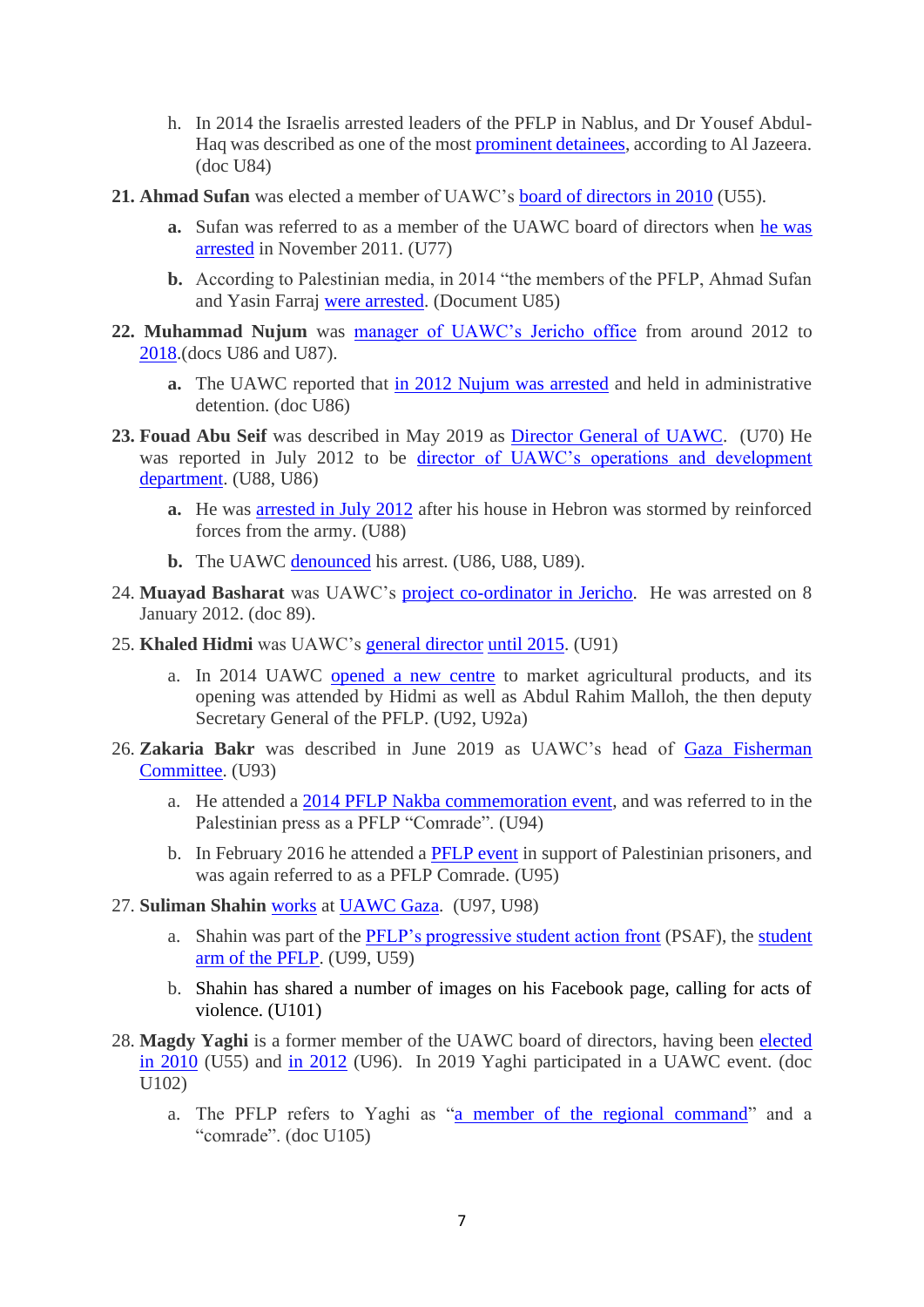- b. In February 2019 Yaghi [participated in a memorial service organised by the PFLP](http://web.archive.org/web/20190701134613/https:/pflp.ps/post/18248/%D8%A7%D9%84%D8%B4%D8%B9%D8%A8%D9%8A%D8%A9-%D9%81%D9%8A-%D8%A7%D9%84%D9%82%D8%B7%D8%A7%D8%B9-%D8%AA%D9%82%D9%8A%D9%85-%D8%A8%D9%8A%D8%AA-%D8%B9%D8%B2%D8%A7%D8%A1-%D9%84%D8%B1%D9%81%D9%8A%D9%82%D9%87%D8%A7-%D8%A7%D9%84%D9%85%D9%86%D8%A7%D8%B6%D9%84-%D9%88%D9%82%D8%A7%D8%A6%D8%AF%D9%87%D8%A7-%D8%A7%D9%84%D8%B9%D8%B3%D9%83%D8%B1%D9%8A-%D9%85) for Maher Yamani, a PFLP founder and member of the Central Committee, and one of its most prominent military commanders. (U103, 103A))
- c. Yaghi was photographed with senior PFLP leaders on 7 December 2013 (doc U104)
- d. Yaghi visited a school in Gaza to celebrate the  $47<sup>th</sup>$  anniversary of the PFLP on 20 December 2014 (doc U104)
- **e.** Yaghi was photographed marching with PFLP members carrying hatchets and molotov cocktails on 6 November 2015 (doc U104).
- 29. **Ubai Aboudi** is the Monitoring and Evaluation Officer of the UAWC from October 2015 to the present time (24 July 2020) according to his own [Linked In profile.](https://www.linkedin.com/public-profile/in/ubai-al-aboudi-a2b2b59b/?challengeId=AQEKu_6lhuzQYQAAAXOAF5K7uRoXyc-hhKVDB9D-xd-AVMi1rjTtKTlpFyXzoq666fE41jgQI4lTgEWoprwc_-_AUCUKBWYDSg&submissionId=c971fd9f-47a5-2416-f18b-6318e6300777)(U114) He is also Executive Director of Bisan Center for Research & Development. (U116) He appeared in a [Facebook post](https://www.facebook.com/NLRepOfficeRamallah/posts/this-week-the-nro-and-the-union-of-agricultural-work-committees-uawc-signed-an-u/729114907258134/) on 2 February 2017 (far right front row) celebrating the signing of an \$11.25m contract with the Dutch Government, on behalf of UAWC. (U115)
	- a. In early [2005 he was arrested,](https://mfa.gov.il/MFA/ForeignPolicy/Terrorism/Palestinian/Pages/Counter-terrorism%20Jan-Mar%202005.aspx) along with two others in a PFLP terrorist cell, who were planning an attack at the Latrun Armory Museum and to carry out a shooting attack against an IDF vehicle and abduct the soldiers' bodies. (U117)
	- b. Aboudi was [also arrested in 2010,](https://www.amnesty.org/download/Documents/MDE1514452019ENGLISH.pdf) and had spent over four years in Israeli prisons on charges including membership of the PFLP, according to an Amnesty International report. (U118)
	- c. On 13 November 2019 Aboudi was arrested, as part of a 50 person PFLP terrorist cell, and issued a four month administrative detention order. (U118)
	- d. [Aboudi is referred to in the indictment of Farraj \(see above\) as a PFLP member](https://www.ngo-monitor.org/reports/current-and-former-ngo-employees-arrested-as-part-of-pflp-terror-cell/) who met with Farraj in September 2019 and Farraj told Aboudi to recruit more members to the cell. (U119)

## **The 2012 AusAid Report on UAWC**

- 30. An AusAid Report dated 17 October 2012 (U129 and U130) was produced in response to a report by Shurat HaDin alleging that UAWC had links to the PFLP, and sought to deny these allegations. The AusAid Report stated that UAWC was officially registered in Israel itself, and that Israel did not consider UAWC to be a terrorist organisation, as the basis for denying the allegations that UAWC was linked to the PFLP. However, information in the AusAid Report was subsequently rebutted by the Israeli Government. In particular:
	- a) The AusAid Report states at page 1 that "*the government of Israel does not consider UAWC to be a terrorist entity*". However, a letter from Israel's General Security Service (the Shin Bet) dated 28 March 2017 confirms that the "UAWC", which was registered in the Gaza Strip, was a body which operates on behalf of the Popular Front for the Liberation of Palestine". (U127).
	- b) A letter from the State of Israel Ministry of Justice Corporations Authority Enforcement and Supervision dated 4 April 2017 (the Letter) confirmed that UAWC operated *"on behalf of the Popular Front for the Liberation of Palestine"* (U128)